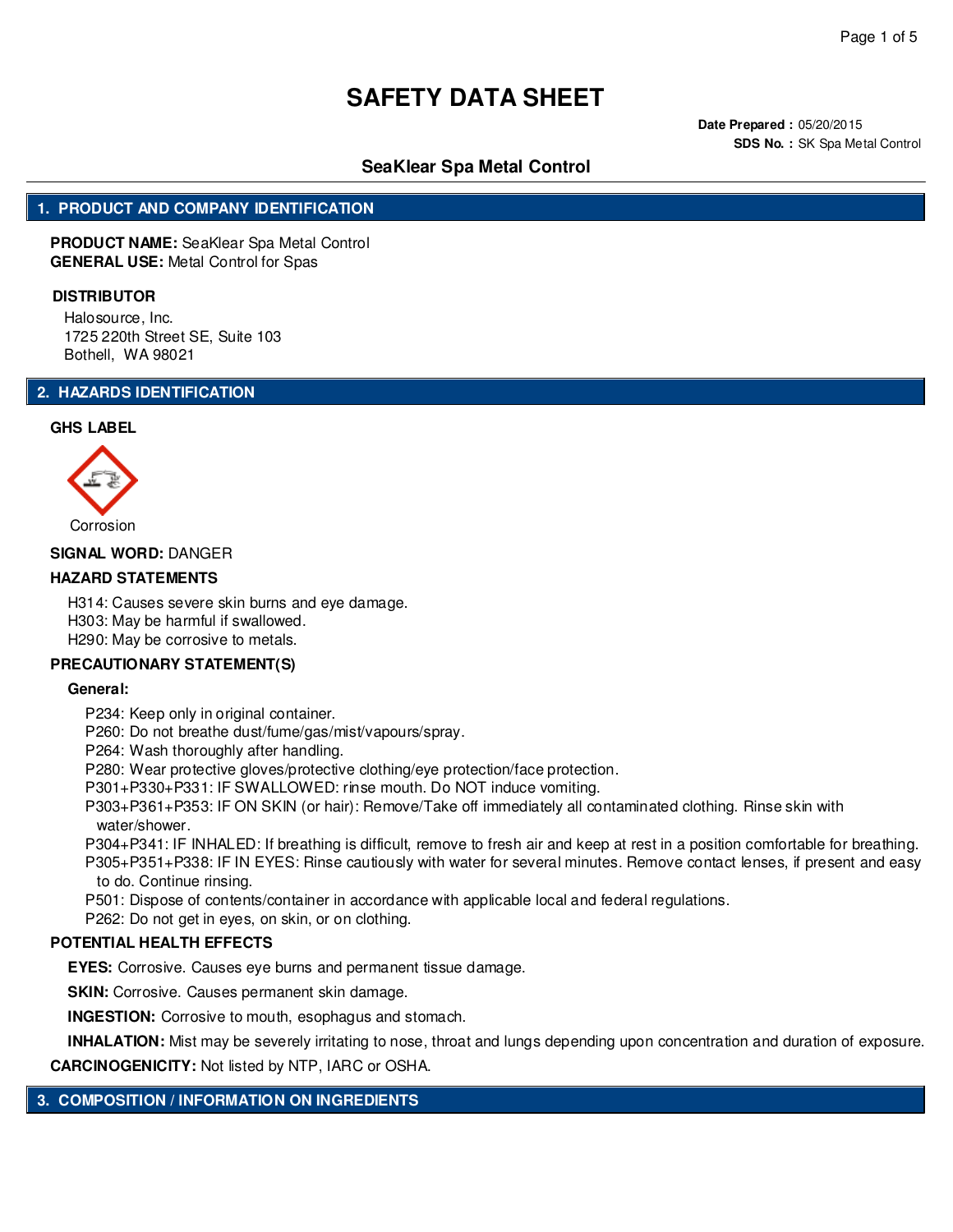**Date Prepared :** 05/20/2015 **SDS No. :** SK Spa Metal Control

## **SeaKlear Spa Metal Control**

| <b>Chemical Name</b>                       | $Wt.$ %          | CAS       |
|--------------------------------------------|------------------|-----------|
| Phosphonic Acid, (1-hydroxyethylidene)bis- | · 20 l<br>$10 -$ | 2809-21-4 |

**COMMENTS:** Proprietary blend. Ingredients in this section have been determined to be hazardous as defined by 29CFR 1910.1200.

## **4. FIRST AID MEASURES**

**EYES:** Immediately flush eyes with plenty of water for at least 15 minutes. Get immediate medical attention.

**SKIN:** Immediately wash with large amounts of water; use soap, if available. Remove contaminated clothing, including shoes, after washing has begun. Get immediate medical attention.

**INGESTION:** Do not induce vomiting. If individual is conscious, give milk or water to dilute stomach contents. Keep warm and quiet. Get prompt medical attention. Do not attempt to give anything to an unconscious person.

If spontaneous vomiting occurs, keep head below hips to prevent aspiration and monitor for breathing difficulty.

**INHALATION:** Immediately move the victim from exposure and get immediate medical attention. If breathing is difficult, give oxygen. If breathing stops, give artificial respiration.

### **5. FIRE FIGHTING MEASURES**

**EXTINGUISHING MEDIA:** Use extinguishing media appropriate for surrounding fire.

**FIRE FIGHTING PROCEDURES:** Material will not burn. Containers can build up pressure if exposed to heat (fire). Use water spray to cool fire-exposed surfaces and to protect personnel.

**FIRE FIGHTING EQUIPMENT:** Firefighters should wear self-contained breathing apparatus pressure-demand, MSHA/NIOSH (approved or equivalent) and full protective gear.

### **6. ACCIDENTAL RELEASE MEASURES**

**SMALL SPILL:** Contain spilled material with sand or earth. Recover by pumping or with suitable absorbent.

**LARGE SPILL:** Prevent additional discharge of material if able to do so without hazard. Warn downwind areas of corrosive release hazard. Advise authorities.

#### **ENVIRONMENTAL PRECAUTIONS**

**WATER SPILL:** Prevent spill rinsate from contamination of storm drains, sewers, soil or groundwater.

**GENERAL PROCEDURES:** Material is water soluble/dispersble and may not be recoverable.

## **7. HANDLING AND STORAGE**

**HANDLING:** Keep container closed. Both open and handle container with care. Store in a cool, well ventilated place away from imcompatible materials.

Do not pressurize, cut or heat container. Empty product containers may contain product residue. Do not reuse empty containers. **STORAGE:** Corrosive to most metals, including carbon steel, aluminum/aluminum alloys and copper /copper alloys.

### **8. EXPOSURE CONTROLS / PERSONAL PROTECTION**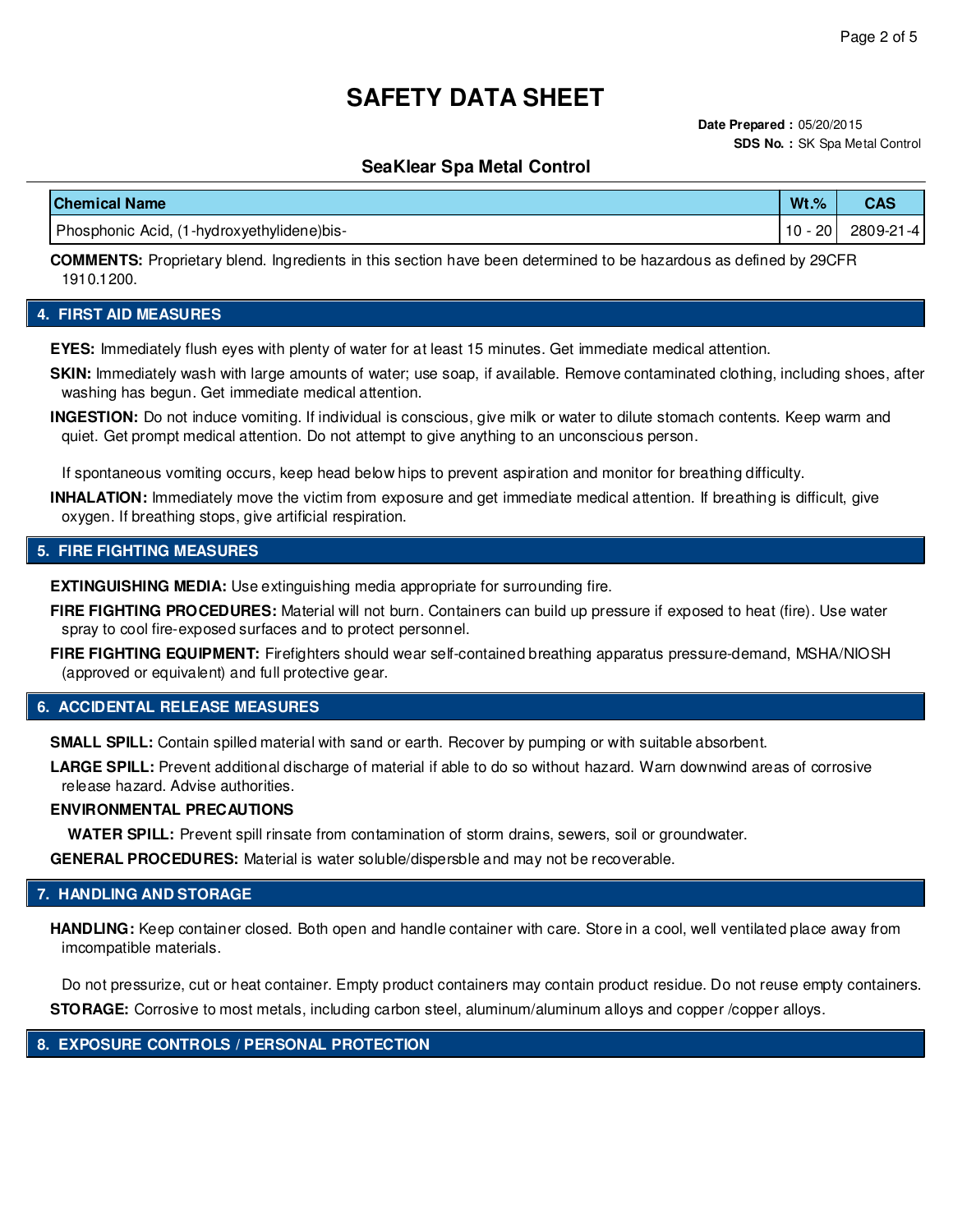# **SeaKlear Spa Metal Control**

### **EXPOSURE GUIDELINES**

| OSHA HAZARDOUS COMPONENTS (29 CFR1910.1200) |             |                 |                        |                  |                   |                    |                   |  |  |
|---------------------------------------------|-------------|-----------------|------------------------|------------------|-------------------|--------------------|-------------------|--|--|
|                                             |             |                 | <b>EXPOSURE LIMITS</b> |                  |                   |                    |                   |  |  |
|                                             |             | <b>OSHA PEL</b> |                        | <b>ACGIH TLV</b> |                   | <b>SupplierOEL</b> |                   |  |  |
| <b>Chemical Name</b>                        |             | ppm             | mg/m <sup>3</sup>      | ppm              | mg/m <sup>3</sup> | ppm                | mg/m <sup>3</sup> |  |  |
| Phosphonic Acid, (1-hydroxyethylidene)bis-  | <b>TWA</b>  | ppm [1]         | $mg/m3$ [1]            | ppm              | mg/m3             | NL                 | <b>NL</b>         |  |  |
|                                             | <b>STEL</b> | ppm             | mg/m3                  | ppm              | mq/m3             | NL                 | <b>NL</b>         |  |  |
| <b>Footnotes:</b>                           |             |                 |                        |                  |                   |                    |                   |  |  |

**1**. NL = Not Listed

**ENGINEERING CONTROLS:** Local exhaust.

## **PERSONAL PROTECTIVE EQUIPMENT**

**EYES AND FACE:** Chemical splash goggles and face shield.

**SKIN:** Chemical-resistant gloves.

**RESPIRATORY:** Where overexposure by inhalation may occur; or other means of exposure reduction are not adquate, approved respirators may be necessary.

**WORK HYGIENIC PRACTICES:** Provide safety shower and eyewash station in the work area.

## **9. PHYSICAL AND CHEMICAL PROPERTIES**

**PHYSICAL STATE:** Liquid **ODOR:** Faint. **APPEARANCE:** Yellow Liquid. **pH:** < 2.0 **FLASHPOINT AND METHOD:** > 100°C (212°F) TAG CC **FLAMMABLE LIMITS:** Non-flammable. **BOILING POINT:** > 100°C **FREEZING POINT:** < 0°C **SOLUBILITY IN WATER:** Soluble **SPECIFIC GRAVITY:** 1.05 to 1.060

## **10. STABILITY AND REACTIVITY**

**REACTIVITY:** Yes

**HAZARDOUS POLYMERIZATION:** Will not occur.

**CONDITIONS TO AVOID:** Contact with common metals might produce flammable hydrogen gas.

**HAZARDOUS DECOMPOSITION PRODUCTS:** Oxides of phosphorous and carbon; acids of phosphorous, phosphine, oxides of carbon, oxides of nitrogen.

**INCOMPATIBLE MATERIALS:** Strong oxidizers and strong alkalis.

**11. TOXICOLOGICAL INFORMATION**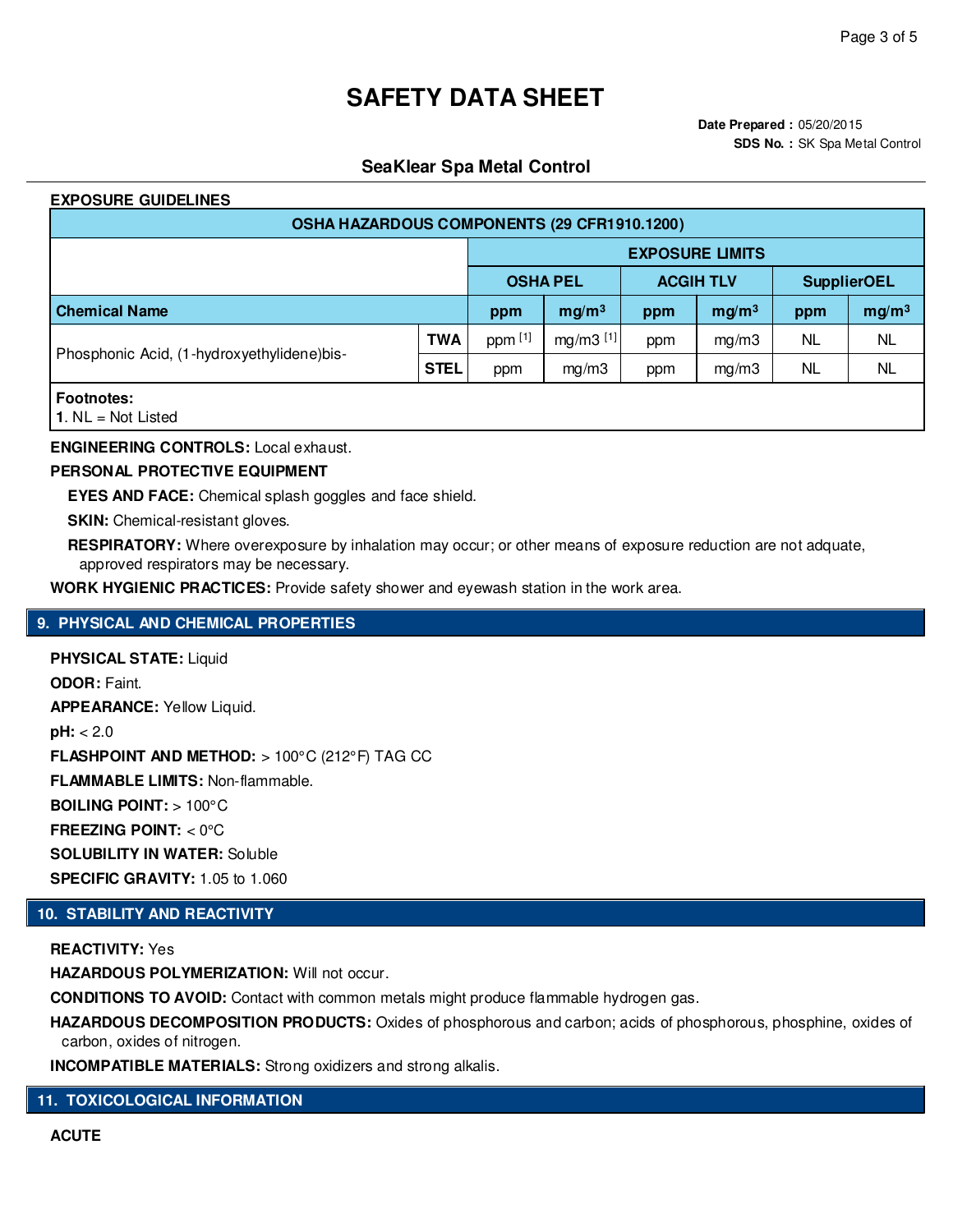**Date Prepared :** 05/20/2015 **SDS No. :** SK Spa Metal Control

# **SeaKlear Spa Metal Control**

**ORAL LD50:** 1800 mg/kg (mice)

**NOTES:** Listed amounts are for neat product.

**TARGET ORGANS:** Neat product may cause damage to the following organs: blood, gastrointestinal tract, upper respiratory tract, skin, eyes, bones.

## **12. ECOLOGICAL INFORMATION**

**GENERAL COMMENTS:** Listed information is for neat product.

**COMMENTS:** LC50 = 527 mg/l 48 hours Daphnia magna

LC50 = 368 mg/l 96 hours Rainbow Trout

LC50 = 868 mg/l 96 hours Bluegille sunfish

**13. DISPOSAL CONSIDERATIONS**

**DISPOSAL METHOD:** Dispose of in accordance with applicable local, state, and federal regulations.

### **14. TRANSPORT INFORMATION**

#### **DOT (DEPARTMENT OF TRANSPORTATION)**

**PROPER SHIPPING NAME:** Corrosive Liquid, Acidic, Organic, N.O.S. (Phosphonic acid)

**PRIMARY HAZARD CLASS/DIVISION:** 8

**UN/NA NUMBER:** UN 3265

**PACKING GROUP:** III

**REPORTABLE QUANTITY (RQ) UNDER CERCLA:** None

**OTHER SHIPPING INFORMATION:** DOT exception 173.154 - this product qualifies as a Limited Quantity when inner packaging does not exceed 1.3 gallons.

### **15. REGULATORY INFORMATION**

#### **UNITED STATES**

**SARA TITLE III (SUPERFUND AMENDMENTS AND REAUTHORIZATION ACT)**

**311/312 HAZARD CATEGORIES:** Hazard Categories: Health: Immediate (Acute) Health Hazard

**CERCLA (COMPREHENSIVE RESPONSE, COMPENSATION, AND LIABILITY ACT)**

**CERCLA REGULATORY:** No components of this product are present above the de minimus levels.

#### **TSCA (TOXIC SUBSTANCE CONTROL ACT)**

**TSCA REGULATORY:** All components are listed on the TSCA Inventory.

**RCRA STATUS:** When disposed of, this product may be regulated as a RCRA Hazardous Waste with the characteristic of corrosivity due the pH of the neat material.

**16. OTHER INFORMATION**

**Date Prepared:** 05/20/2015